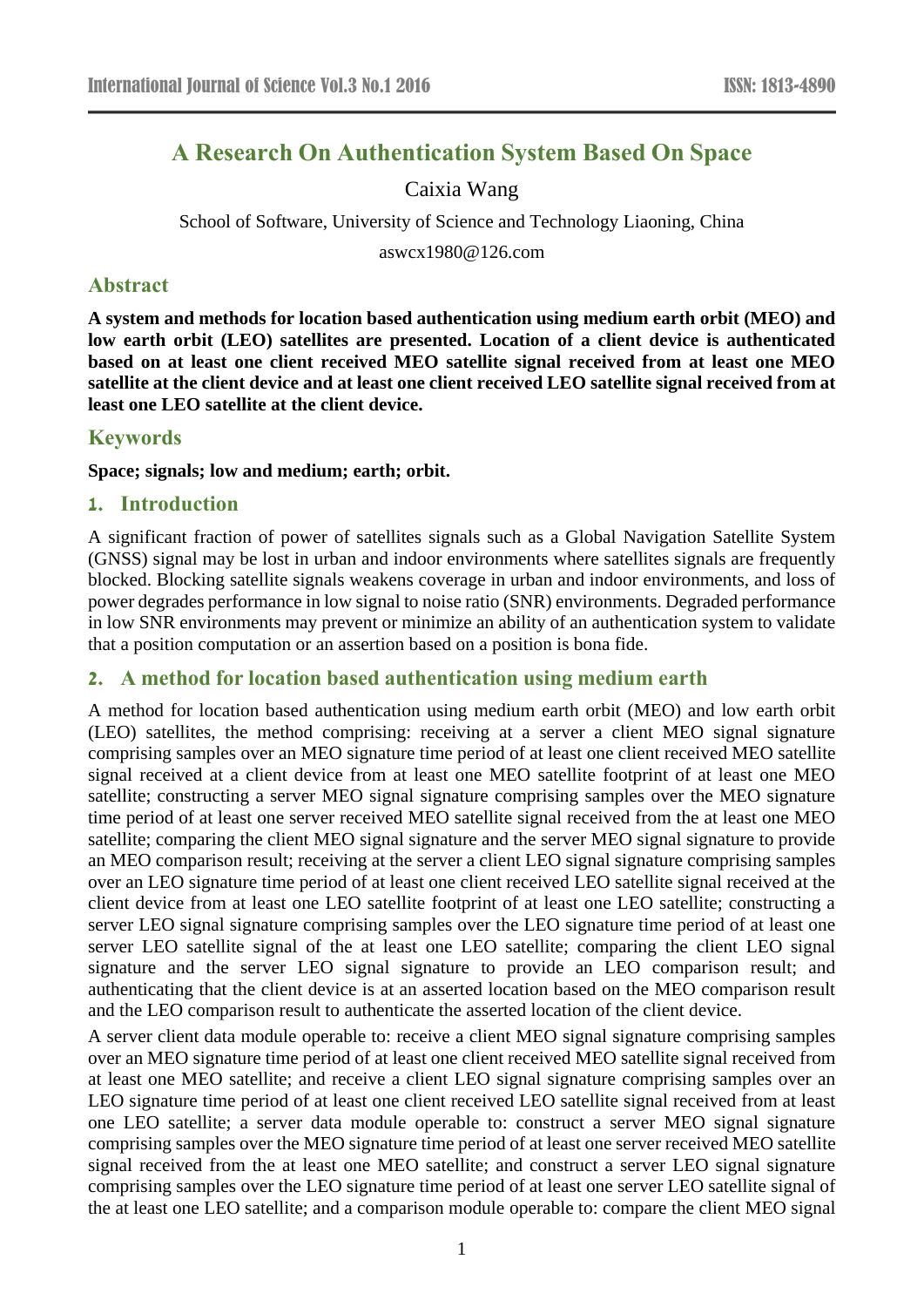signature and the server MEO signal signature to provide an MEO comparison result; and compare the client LEO signal signature and the server LEO signal signature to provide an LEO comparison result.

#### **3. system for authenticating an asserted location based**

Fig. 1 is an illustration of communication system (system ) for authenticating an asserted location based on satellite signals according to an embodiment of the disclosure. The system may comprise MEO satellites , and , orbiting in a medium earth orbit (MEO) , LEO satellites , and , orbiting in a low earth orbit (LEO) , an optional terrestrial broadcast station (terrestrial source ), a client comprising a satellite receiver 200, an authentication server comprising a satellite receiver 200, and a host network .

In one embodiment, an MEO satellite signal from at least one of the MEO satellites , , and in MEO and an LEO satellite signal from at least one of the LEO satellites , and in LEO are combined.

In another embodiment, the MEO satellite signal from at least one of the MEO satellites in the MEO and the LEO satellite signal from at least one of the LEO satellites in LEO are augmented by coded terrestrial signals from the terrestrial source .

The LEO satellites may comprise, for example but without limitation, satellites from the Iridium(TM), Iridium(TM) NEXT, GlobalStar constellations, or other satellite that may be utilized for position, navigation, or timing related applications.

The MEO satellites may comprise, for example but without limitation, a Global Navigation Satellite System (GNSS) satellite, a Global Positioning System (GPS(TM)) satellite, a Globalnaya Navigatsionnaya Sputnikovaya Sistema (GLONASS(TM)) satellite, a BeiDou Navigation System (COMPASS(TM)) satellite, a Galileo(TM) satellite, or other satellite that may be utilized for position, navigation, or timing related applications.

The terrestrial source may comprise a cell phone base station, a wireless or wired access point, or other terrestrial source.

The MEO satellite signal from the MEO satellite can be processed at the client receiver module 200 of the client to determine location , velocity and time of the client . The LEO satellite signal from the LEO satellite (e.g., Transit Satellite Navigation) can also be processed to yield estimates of location , velocity and time of the client.



FIG. 1 is an illustration of communication system (system)

The location of the client may be estimated using measurements made available from the MEO satellite signal from at least one of the MEO satellites and the LEO satellite signal from at least one of the LEO satellites . The estimates of the location are based on a minimum set of signal sources. System applies to similar systems with a few MEO satellites plus a few LEO satellites, with or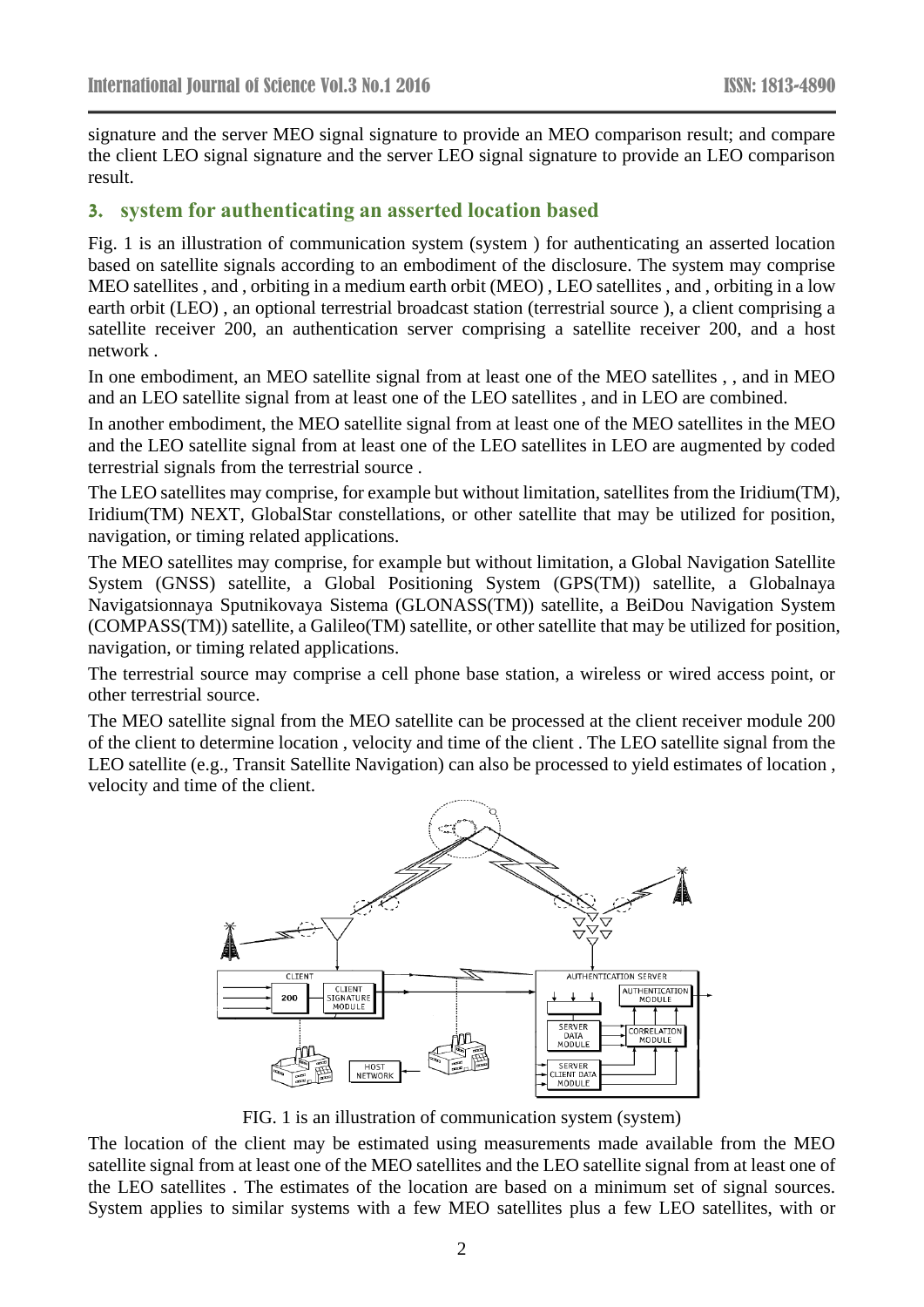without a high quality user clock. Any suitable mathematical technique may be used to estimate the location based on, for example, a minimum set of signal sources.

System enables space based authentication indoors and downtown. System is configured to work with sparse sets of visible satellites; one MEO satellite and one LEO satellite are sufficient. If one MEO satellite and one LEO satellite are visible, then the system is capable of instantaneously estimating and authenticating location in two dimensions if a third dimension (e.g., altitude) is known and the user equipment has a clock with adequate accuracy.

The client signature module is configured to construct a client MEO signal signature comprising samples over an MEO signature time period of at least one client received MEO satellite signal . The client signature module is also configured to construct a client LEO signal signature comprising samples over an LEO signature time period of at least one client received LEO satellite signal . The client signature module is also configured to construct a client terrestrial signal signature comprising a client terrestrial time window of at least one client received terrestrial signal . The client received MEO satellite signals , the client received LEO satellite signal , and the client received terrestrial signal may be collectively referred to as client received signals , , herein. Also, the client MEO signal signature , the client LEO signal signature , and the client terrestrial signal signature may be collectively referred to as signature signals , a client signature set , or location signatures herein.

The authentication server is configured to receive or estimate the signature signals , and (client signature set ) for the location . The authentication server may receive the client signature set via a wired communication link , a wireless communication channel , a combination thereof, or estimate the client signature set locally at the authentication server . The authentication server may comprise the satellite receiver 200 (server receiver module 200), a server client data module , a server data module , a correlation module , and an authentication module .

The server receiver module 200 may also be configured to receive at least one MEO satellite signal at the authentication server (server device ) to provide at least one server received MEO satellite signal . The server receiver module 200 is also configured to receive at least one LEO satellite signal at the server device to provide the at least one server LEO satellite signal . The server receiver module 200 may also be configured to receive at least one terrestrial signal at the server device to provide the at least one server received terrestrial signal . The server LEO satellite signal, the server received MEO satellite signal, and the server received terrestrial signal may be collectively referred to as server received signals, , herein.

The client received LEO satellite signal may comprise two client received LEO satellite signals received from two of the LEO satellites and . The server LEO satellite signal may comprise two server received LEO satellite signals from the two of the LEO satellites and .

The server client data module is configured to receive the client MEO signal signature comprising samples over an MEO signature time period of at least one client received MEO satellite signal received from at least one of the MEO satellites . The server client data module is also configured to receive a client LEO signal signature comprising samples over an LEO signature time period of at least one client received LEO satellite signal received from at least one LEO satellite. The server client data module may also be configured to receive a signal signature comprising a time window of at least one client received terrestrial signal received from at least one terrestrial source.

The authentication module is configured to authenticate the location of the client device based on the MEO comparison result and the LEO comparison result . In one embodiment, the authentication module is configured to authenticate the location of the client device based on the MEO comparison result , the LEO comparison result , and the terrestrial comparison result . The authentication module is also configured to generate an authentication message indicating an authentication decision. In at least one embodiment, the authentication module may be configured to generate an authentication message that may be used by another module to make the authentication decision and may further assist in carrying out the appropriate action associated with that decision which may comprise,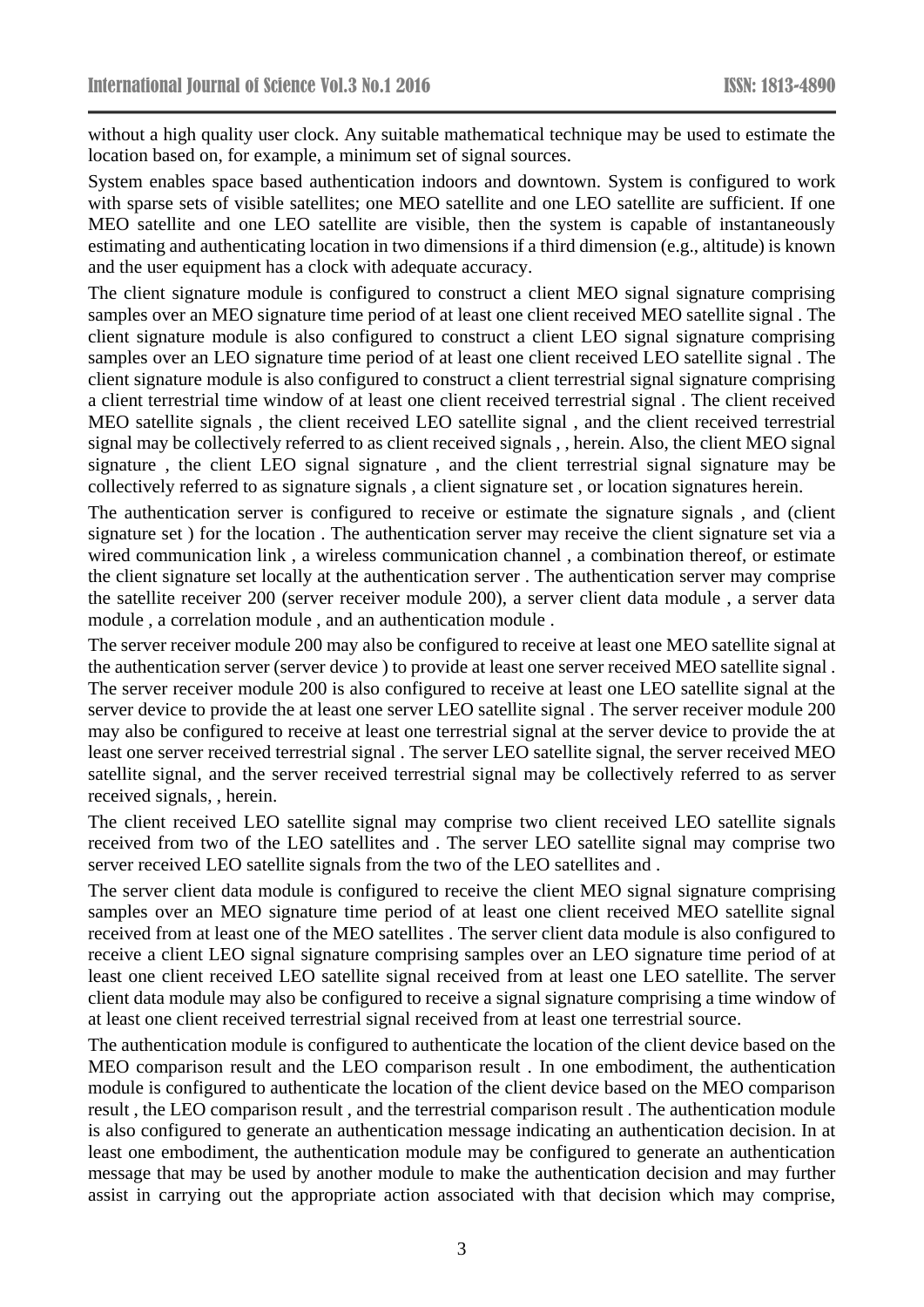without limitation, granting the client device access to a protected resource and rejecting the client device access to a protected resource.

### **4. Illustration of an exemplary flow chart showing a client location-based authentication process according to an embodiment of the disclosure**

The various tasks performed in connection with the process may be performed by software, hardware, firmware, a computer- readable medium having computer executable instructions for performing the process method, or any combination thereof. The process may be recorded in a computer- readable medium such as a semiconductor memory, a mag-netic disk, an optical disk, and the like, and can be accessed and executed, for example, by a computer CPU such as the processor modules 1406/1432 in which the computer-read- able medium is stored.

It should be appreciated that process may include any number of additional or alternative tasks, the tasks shown in FIG. 2 need not be performed in the illus-trated order, and process may be incorporated into a more comprehensive procedure or process having additional functionality not described in detail herein. In some embodi-ments, portions of the process may be performed by different elements of the systems 100, 600, and 1400 such as: the client 126, the authentication server 128, etc. Process may have functions, material, and structures that are similar to the embodiments shown in FIGS. Therefore common features, functions, and elements may not be redundantly described here.

Process may begin by receiving at least one client received MEO satellite signal at a client device from at least one MEO satellite . The at least one MEO satellite may comprise, for example but without limitation, a Global Navigation Satellite System (GNSS) satellite, a Glo-bal Positioning System (GPS™) satellite, a Globalnaya Navi- gatsionnaya Sputnikovaya Sistema (GLONASS™) satellite, a BeiDou Navigation System (COMPASS™) satellite, a Galileo™ satellite, or other satellite that can be used to sup¬port positioning, navigation, or timing related applications.

Process may then continue by receiving at least one client received LEO satellite signal at the client device from at least one LEO satellite .

Process may then continue by constructing a client MEO signal signature comprising samples over an MEO signature time period of the at least one client received MEO satellite signal .Process may then continue by constructing a client LEO signal signature comprising samples over an LEO signature time period of the at least one client received LEO satellite signal.

Process may then continue by transmitting the client MEO signal signature and the client LEO signal signa- ture to a server for authentication of a location of the client device .Process may then continue by constructing the client LEO signal signature comprising samples over samples over the LEO signature time period of two client received LEO satellite signals received from two LEO satellites .Process may then continue by receiving a cli-ent terrestrial signal signature comprising samples over a client terrestrial time period of at least one client received terrestrial signal received from at least one terrestrial source.Process may then continue by transmitting the client MEO signal signature, the client LEO signal signature, and the terrestrial signal signature to a server for authentica-tion of the location of the client device .

In this manner, embodiments of the disclosure pro $\neg$ vide protection against spoofing and counterfeiting such as proximate and offshore attacks, and strong coverage in urban and indoor environments where satellites signals are fre-quently blocked. Embodiments of the disclosure provide an authentication system that allows adequate received signal strength for a navigation satellite signal to be received at a client device located in a low signal-to-noise-ratio (SNR) environment such as indoors and downtown.

While at least one example embodiment has been presented in the foregoing detailed description, it should be appreciated that a vast number of variations exist. It should